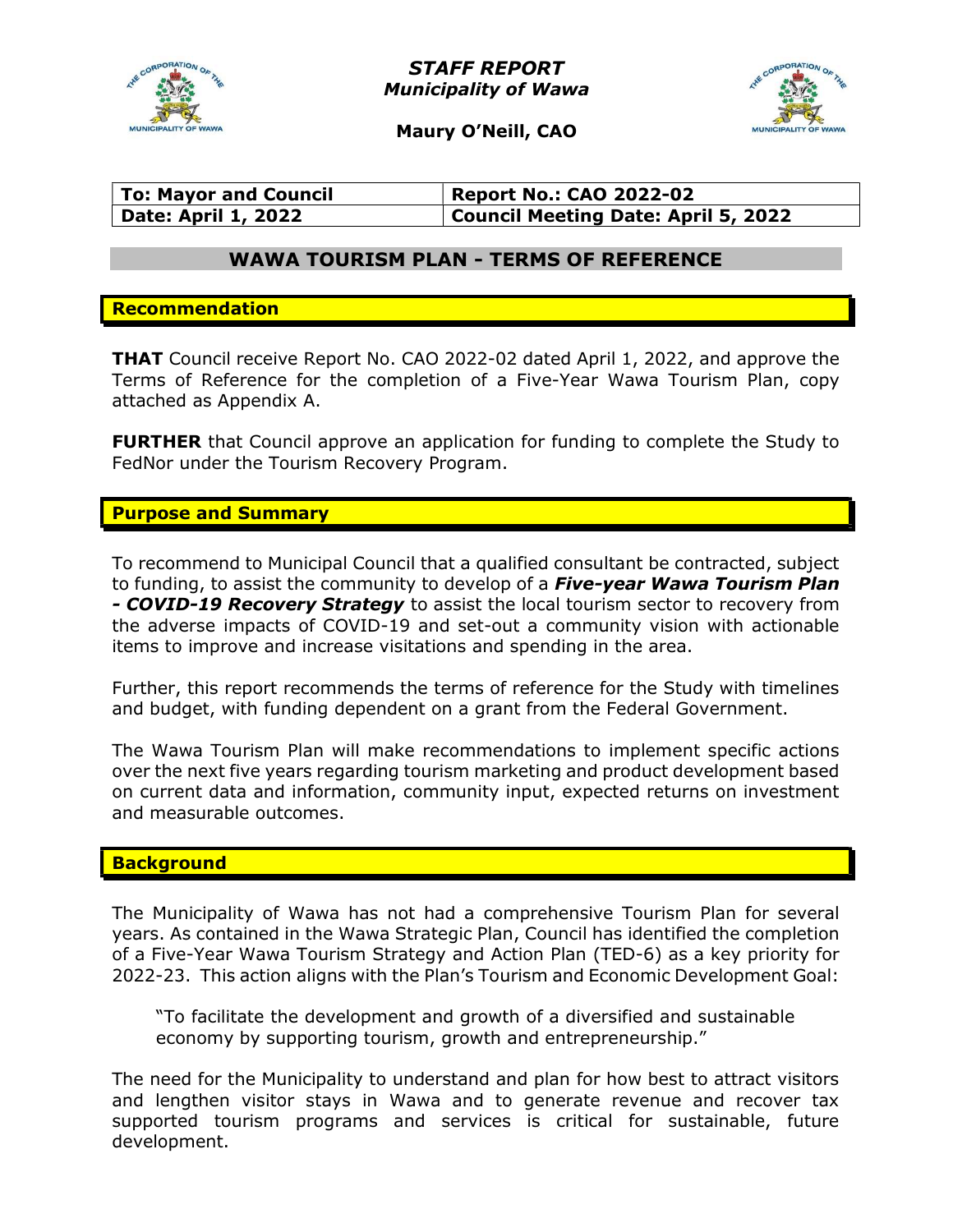The vision of the five-year Wawa COVID-19 Tourism Recovery Strategy is that it be actionable with a set of agreed upon strategies that will be collaboratively developed with tourism partners and local stakeholders. Plan is also needed to leverage existing and future opportunities that are in alignment with Municipal Council priorities, Wawa's Strategic Plan and stakeholder activities within the Region. This will enable the Municipality to support annual budgets for tourism programs and services, hire appropriate staff and execute on initiatives accordingly.

# Tourism Plan - Terms of Reference (See Appendix)

The draft Request for Proposal to obtain consultant's bids is attached. The terms of reference were developed over the past six months in consultation with several groups and individuals in Wawa which includes the following as expected outcomes;

- $\triangleright$  Deliver a strategy that all local tourism stakeholders are provided opportunity to have input into, is realistic and and can be implemented over the five-year term;
- $\triangleright$  Identify opportunities to incorporate regional plans from the Province and Regional Partners such as ATKA into the plan;
- $\triangleright$  Identify projects and actions that will assist stakeholders to further enhance community and tourism asset development;
- $\triangleright$  Work with key stakeholders, including elected leaders, government and industry professionals and sector-specific professionals;
- $\triangleright$  Identify typical demographics for attracting tourists together with a clear plan of how to effectively target and reach these people.
- $\triangleright$  Create a comprehensive list of tourism products, services and unique assets specific to Wawa and immediate surrounding area.
- $\triangleright$  Identify gaps and opportunities in tourism product and service offerings.
- $\triangleright$  Develop a situation analysis from community and stakeholder consultation, research, asset mapping and gap analysis.
- $\triangleright$  Review the Wawa Tourist Information Center operations and the implementation of a Destination Marketing Fee and for increasing revenues to be used for tourism development.
- $\triangleright$  Identify key opportunities for tourism product and service development that will boost private tourism investment, job creation, diversification and local tourism revenue.
- $\triangleright$  Create a tourism identity for Wawa which includes a positioning statement outlining Wawa's unique tourism selling position.
- $\triangleright$  Recommend marketing materials and tourism marketing strategies to reflect the new tourism identify.
- $\triangleright$  Prioritize Actionable Items with budget, timelines and responsibility assigned for the short and medium term.

The creation of the Wawa Five-Year Tourism Plan will involve widespread stakeholder input including from the proposed Wawa Economic Development and Tourism Committee (pending), members of Council, local stakeholders and the public through extensive consultation during the development of the Plan through best practices and including surveys, workshops, meetings, face-to-face discussions and special events.